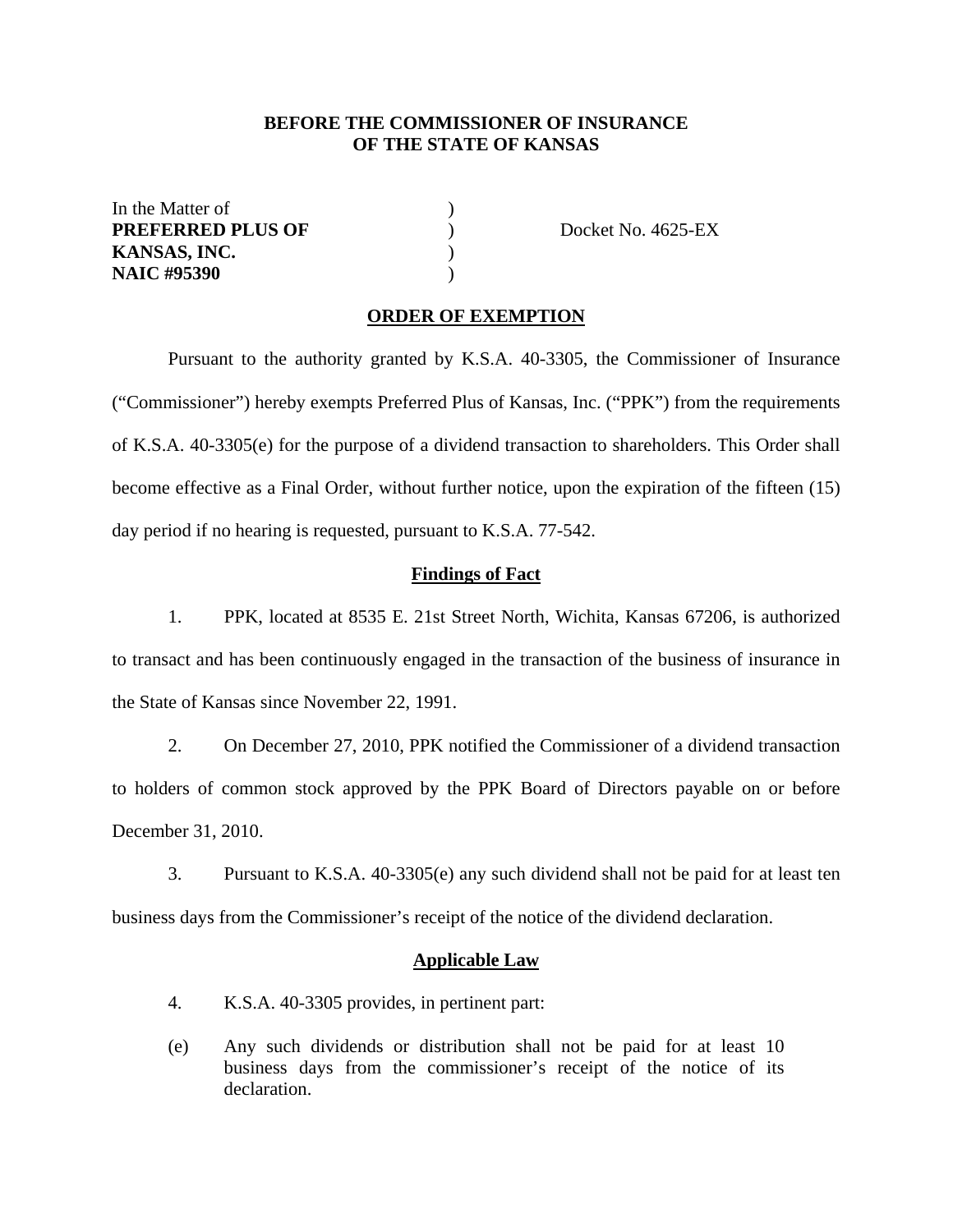(j) The provisions of this section shall not apply to any information or transaction if and to the extent the commissioner of insurance by order shall exempt the same from the provisions of this section.

#### **Conclusions of Law**

5. Pursuant to the Findings of Fact in Paragraphs #1 through #3 and the Applicable Law above, the Commissioner finds:

6. PPK is hereby exempted from the requirements of K.S.A. 40-3305(e) for the purpose of completing the dividend transaction as approved by the PPK Board of Directors on December 22, 2010.

7. The above exemption pursuant to K.S.A. 40-3305(j) shall apply only to the dividend transaction as approved by the PPK Board of Directors on December 22, 2010 and shall not be construed as an exemption for future dividend transactions.

## **NOTICE OF RIGHTS**

Preferred Plus of Kansas ("PPK") is entitled to a hearing pursuant to K.S.A. 77-537, the Kansas administrative Procedure act. If PPK desires a hearing, the company must file a written request for a hearing with:

 John W. Campbell, General Counsel Kansas Insurance Department 420 S.W. 9th Street Topeka, Kansas 66612

This request must be filed within fifteen (15) days from the date of service of this Order. If PPK requests a hearing, the Kansas Insurance Department will notify the company of the time and place of the hearing and information on the procedures, right of representation, and other rights of parties relating to the conduct of the hearing, before commencement of the same.

If a hearing is not requested in the time and manner stated above, this Summary Order shall become effective as a Final Order upon the expiration of time for requesting a hearing,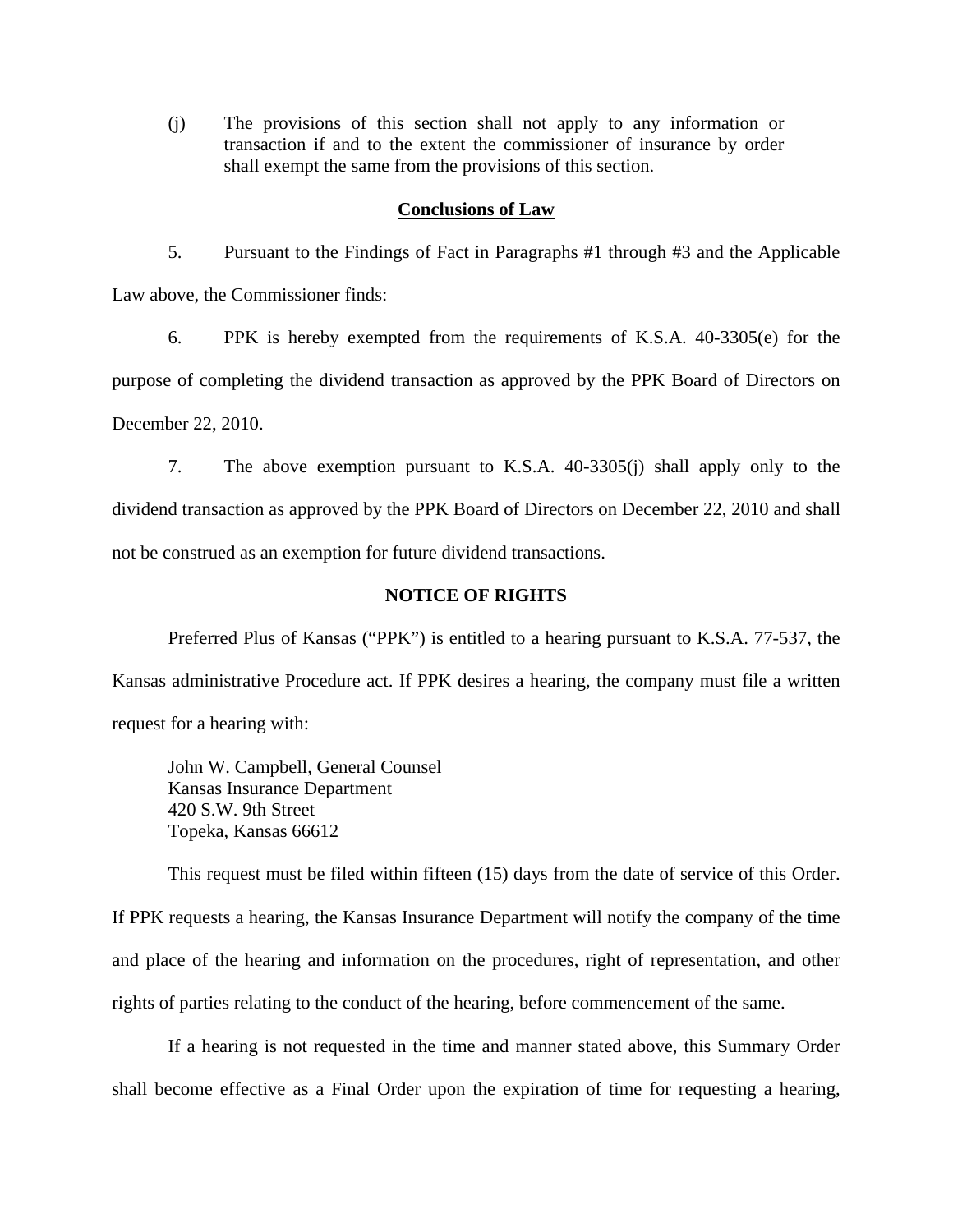pursuant to K.S.A. 77-613. In the event PPK files a petition for judicial review, pursuant to

K.S.A. 77-613(e), the agency officer to be served on behalf of the Kansas Insurance Department

is:

 John W. Campbell, General Counsel Kansas Insurance Department 420 S.W. 9th Street Topeka, Kansas 66612

# **IT IS SO ORDERED THIS \_\_\_29th\_\_\_ DAY OF \_\_\_\_\_DECEMBER\_\_\_\_\_\_, 2010, IN THE CITY OF TOPEKA, COUNTY OF SHAWNEE, STATE OF KANSAS.**



\_/s/ Sandy Praeger\_\_\_\_\_\_\_\_\_\_\_\_\_\_\_\_\_\_\_\_

Sandy Praeger

Commissioner of Insurance

BY:

 $\angle$ s/ John W. Campbell $\angle$ 

John W. Campbell

General Counsel